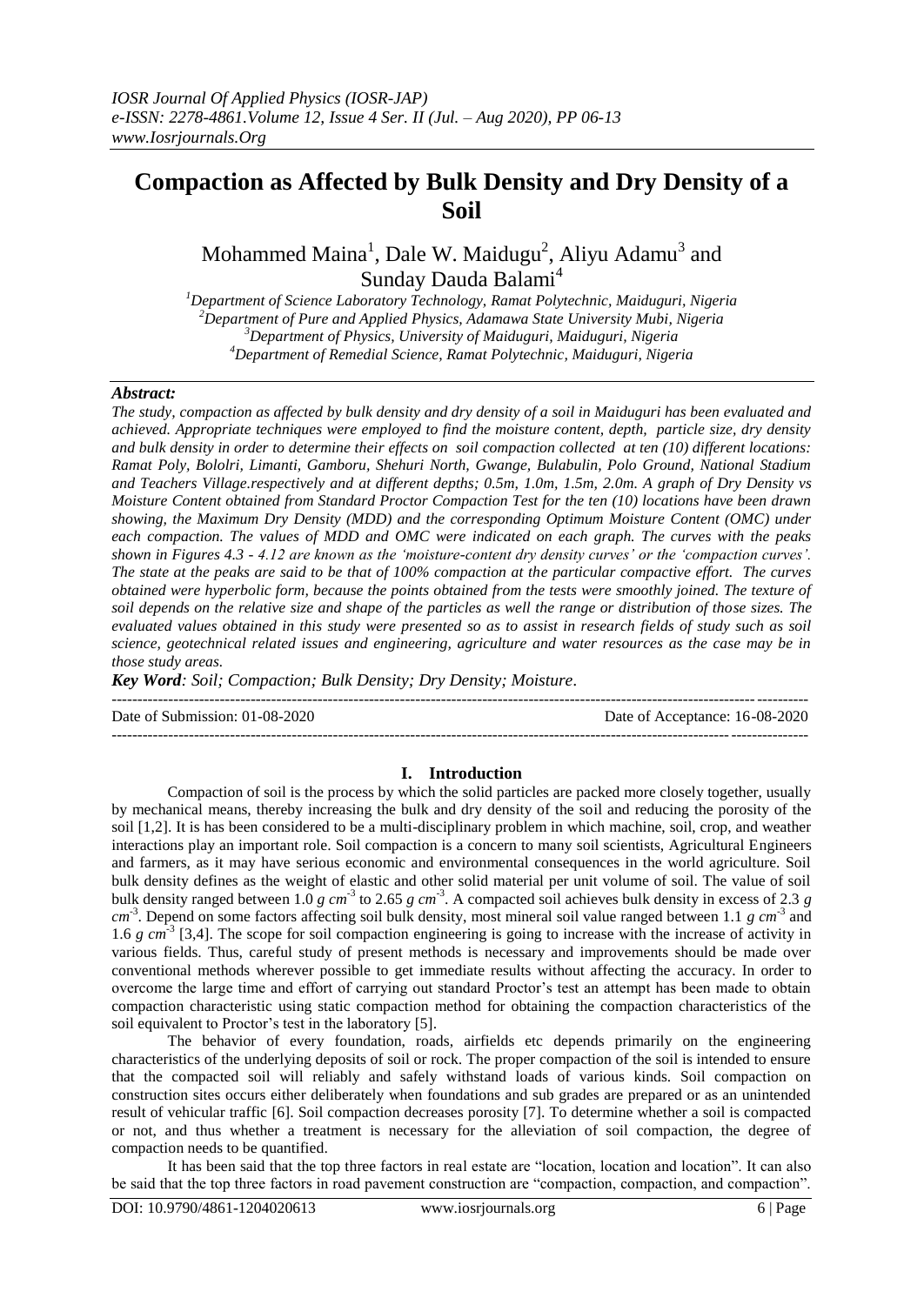Compaction is the process by which the volume of air in a pavement mixture is reduced by using external forces to reorient the constituent aggregate particles into a more closely spaced arrangement. This reduction of air volume in a mixture produces a corresponding increase in unit weight or density [8]. Numerous researchers have stated that compaction is the greatest determining factor in dense graded pavement performance [9-15]. Among the major causes for failure of roads in the tropics is inadequate compaction during construction. There is, therefore, the need to strictly control the compaction of the pavement layers if the design life of the road is to be attained; thereby eliminating large maintenance costs.

## **II. Material And Methods**

**Sample collection at different points, locations and preparation:** Ten different locations in Maiduguri namely; Ramat Polytechnic, Bolori Ward, Shehuri North, Limanti Ward Gwange Ward, Gamburu Ward, Bulabulin Ward, Polo Ground, National Stadium and Teachers Village, were randomly identified and marked for sample collection. The top surface soil was cleared using shovel in order to properly drill the soil auger into the soil. The length of the soil auger is 2 *m* long, but, it is detachable and can be screwed at every 1 *m* point length. The soil auger was marked at every 0.5 *m*, 1.0 *m*, 1.5 *m* and 2.0 *m*, which respectively corresponds to a depth of  $0.5$   $m$ ,  $1.0$   $m$ ,  $1.5$   $m$  and  $2.0$   $m$  drilled into the soil.

At every marked point on the soil auger, the soil samples were collected into a container of known mass. The combined mass of sample and container were weighed using electronic balance and be recorded. More samples were collected and put into polythene bags in order to preserve their water contents. The process was repeated for the other depths e.g. 1.0 *m*, 1.5 *m* and 2.0 *m*, for all the locations. Finally, the soil samples were taken to the Civil Engineering Laboratory, Ramat Polytechnic, Maiduguri, for further analysis.

**Determination of bulk density:** About 4 *kg* of the dried soil sample from Ramat Polytechnic Maiduguri at 0.5 *m* depth was weighed using balance and the sample was transferred in a pan. 3%, 6%, 9% and 12% of water; that is 120 *ml*, 240 *ml*, 360 *ml* and 480 *ml* of water were measured using graduated measuring cylinder. The different percentages of water were one after the other poured into the pan containing the soil sample and mixed using spoon. The mixture was put into a cylindrical mold of known mass for compaction. At every percentage of water added to the soil in the mould, the mixture was given twenty five (25) blow counts until the mold was completely filled up by compaction. The mould and its content were recorded. Next, the process was repeated for 6%, 9% and 12% until a maximum dry density was attained. That is, further increase in the percentage or value of water, the mixture gave a value of the mass less than the just previous one (reading), that is the weight volume of the sample. The process was repeated for the other locations, namely; Bolori Ward, Shehuri North, Limanti Ward Gwange Ward, Gamburu Ward, Bulabulin Ward, Polo Ground, National Stadium and Teachers Village. The value of the bulk density was obtained by dividing the mass of soil under each percentage of water added with the volume of the mould. The practical was performed in the Analytical Civil Engineering Laboratory, Ramat Polytechnic Maiduguri, using Standard Proctor Compaction Test Method. B.S.1377 [16]. The Bulk Density of the samples are calculated from the formula:

Bulk Density  $=$   $\frac{Mass\ of\ Mold}{Volume\ of\ Mold}$ (1)

Equation (1) will be used to calculate the bulk density of the soil sample.

**Determination of dry density:** Determination of dry density was performed simultaneously with bulk density under the same experimental procedure of compaction that was carried out in determining bulk density. The value of the dry density was evaluated by simple calculation of data obtained in the determination of bulk density. That is, the value of the bulk density obtained from the compaction test divided by the sum of 1 plus moisture content. The method that was used is the Standard Proctor Compaction Test. B.S.1377 [17]. The dry density of the soil sample is calculated from the formula below:

Dry density  $=$   $\frac{\text{bulk density}}{1 + \text{m} \times \text{m} \times \text{m}}$ 1+moisture content (2)

Equation (2) will be used to calculate dry density of the soil sample.

### **III. Result**

Tables 1 – 10 showed the Results obtained from Standard Proctor Compaction Test at Ramat Polytechnic, Bolori, Limanti, Gamboru, Shehuri North, Gwange, Bulabulin, Polo Ground, National Stadium and Teachers Village respectively for wet (bulk) density, dry density, and moisture content under each percentage adding of water and compaction.

DOI: 10.9790/4861-1204020613 www.iosrjournals.org 7 | Page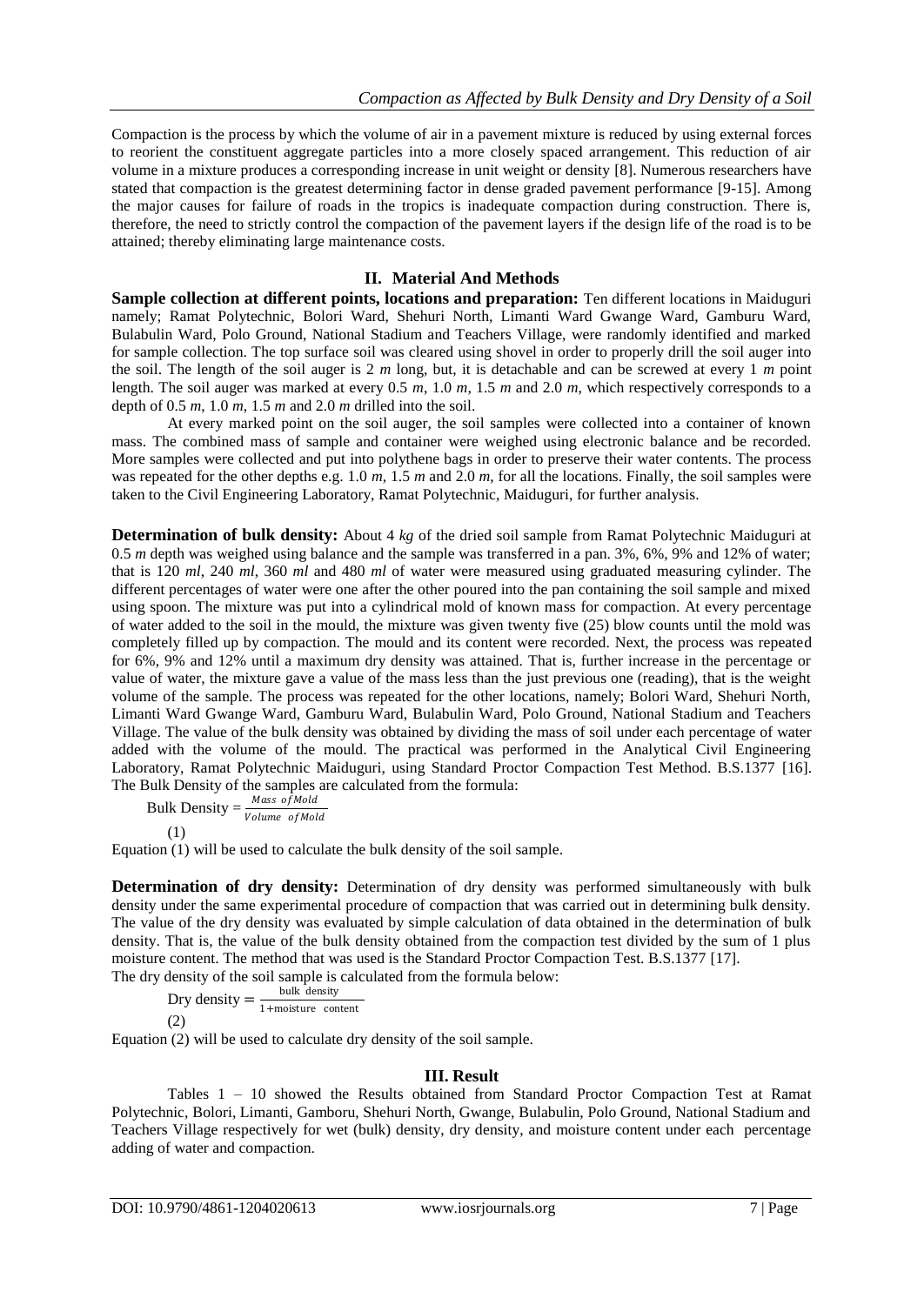|                              | <b>Table 1:</b> Result obtained from Proctor Compaction Test at Ramat Polytechnic |              |          |                  |                  |                |          |                      |                                         |                     |          |       |  |  |
|------------------------------|-----------------------------------------------------------------------------------|--------------|----------|------------------|------------------|----------------|----------|----------------------|-----------------------------------------|---------------------|----------|-------|--|--|
| $M_{AS}$<br>$\%$             | $\mathbf{W_{M}}$<br>(g)                                                           | $W_{MS}$ (g) | $W_S(g)$ | $\rho_B(g/cm^3)$ | $\rho_D(g/cm^3)$ | <b>CN</b>      | $W_C(g)$ | $W_{SC}(\mathbf{g})$ | $W_{DC}$<br>$\left( \mathbf{g} \right)$ | $W_{D}(\mathbf{g})$ | $W_W(g)$ | $W\%$ |  |  |
| $\mathbf{\overline{3}}$<br>J | 1851                                                                              | 3900         | 2049     | 2.11             | 2.02             | A <sub>1</sub> | 20.00    | 49.40                | 48.10                                   | 28.10               | . 30     | 4.60  |  |  |
| 6                            | 1851                                                                              | 4100         | 2249     | 2.32             | 2.05             | A2             | 19.90    | 56.80                | 54.30                                   | 34.40               | 2.50     | 7.30  |  |  |
| 9                            | 1851                                                                              | 4200         | 2349     | 2.42             | 2.09             | A3             | 25.20    | 59.60                | 55.40                                   | 30.20               | 4.20     | 13.90 |  |  |
| 12                           | 1851                                                                              | 4100         | 2249     | 2.32             | 2.01             | A4             | 23.10    | 55.30                | 51.30                                   | 28.20               | 4.00     | 14.20 |  |  |

**Keys:** M<sub>AS</sub> % = moisture edition soil; W<sub>M</sub> (*g*) = weight of mold; W<sub>MS</sub> (*g*) = weight of mold + weight of soil; W<sub>S</sub> (*g*) = weight of wet soil;  $\rho_B$  $(g/cm^3)$  = bulk density;  $\rho_D$  ( $g/cm^3$ ) = dry density; CN = container number; W<sub>C</sub> ( $g$ ) = weight of container; W<sub>SC</sub> ( $g$ ) = weight of wet soil + container;  $W_{DC}(g)$  = weight of dry soil + container;  $W_D(g)$  = wei of dry soil;  $W_W(g)$  = weight of water; W % = moisture content.



**Figure 1:** Graph of Dry Density vs Moisture Content at Ramat Poly.

**Table 2:** Result obtained from Proctor Compaction Test at Bolori

| $M_{AS}$ % | $W_M(g)$ | $W_{MS}$ (g) | $W_S(g)$ | $\rho_B(g/cm^3)$ | $\rho_D$ (g/cm <sup>3</sup> | CN             | $W_C(g)$ | $W_{SC}$ | $\mathbf{W}_{\text{DC}}$ | $W_{D}(g)$ | $\mathbf{W}_{\mathbf{W}}\left( \mathbf{g}\right)$ | $W\%$ |
|------------|----------|--------------|----------|------------------|-----------------------------|----------------|----------|----------|--------------------------|------------|---------------------------------------------------|-------|
|            |          |              |          |                  |                             |                |          | (g)      | (g)                      |            |                                                   |       |
|            | 1851     | 3900         | 2049     | 2.11             | 2.04                        | B1             | 11.0     | 50.3     | 49.0                     | 38.0       |                                                   | 3.40  |
| 6          | 1851     | 4000         | 2149     | 2.22             | 2.07                        | B <sub>2</sub> | 11.6     | 43.2     | 41.2                     | 29.6       | 2.0                                               | 6.76  |
|            | 1851     | 4100         | 2249     | 2.32             | 2.10                        | B3             | 10.6     | 44.6     | 41.4                     | 30.8       | 3.2                                               | 10.39 |
| 12         | 1851     | 3900         | 2049     | 2.11             | . 86                        | B4             | 11.0     | 43.4     | 39.6                     | 28.6       | 3.8                                               | 13.29 |

**Keys:** M<sub>AS</sub> % = moisture edition soil; W<sub>M</sub> (*g*) = weight of mold; W<sub>MS</sub> (*g*) = weight of mold + weight of soil; W<sub>S</sub> (*g*) = weight of wet soil;  $\rho_B$  $(g/cm<sup>3</sup>)$  = bulk density;  $\rho_D$  ( $g/cm<sup>3</sup>$ ) = dry density; CN = container number; W<sub>C</sub> ( $g$ ) = weight of container; W<sub>SC</sub> ( $g$ ) = weight of wet soil + container;  $W_{DC}(g)$  = weight of dry soil + container;  $W_D(g)$  = wei of dry soil;  $W_W(g)$  = weight of water; W % = moisture content.



**Figure 2:** Graph of Dry Density vs Moisture Content at Bolori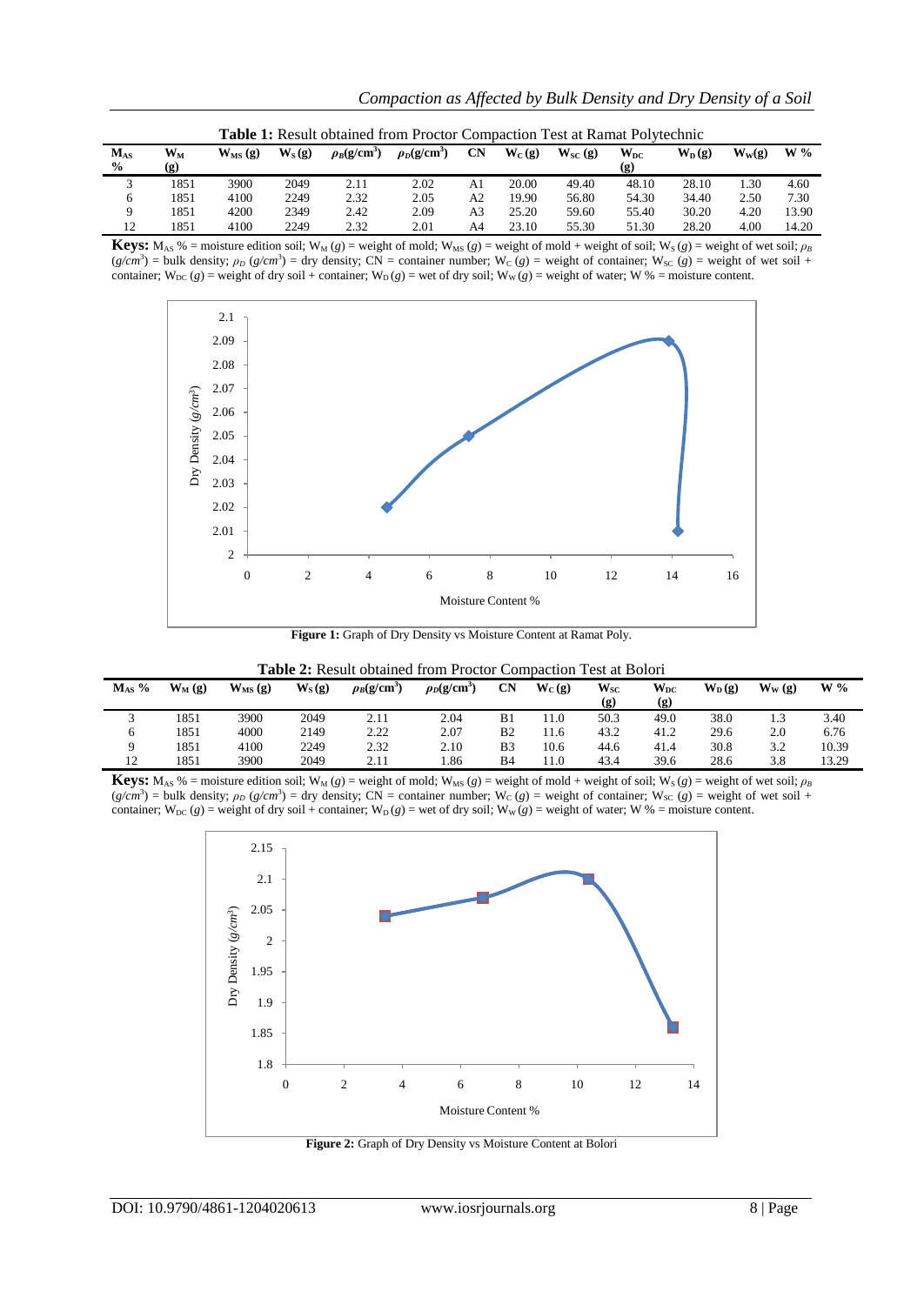|                           | <b>Table 3:</b> Result obtained from Proctor Compaction Test at Limanti |              |          |                     |                  |    |          |                 |                                 |                                  |                                                  |       |  |  |
|---------------------------|-------------------------------------------------------------------------|--------------|----------|---------------------|------------------|----|----------|-----------------|---------------------------------|----------------------------------|--------------------------------------------------|-------|--|--|
| $M_{AS}$<br>$\frac{6}{9}$ | $W_M(g)$                                                                | $W_{MS}$ (g) | $W_S(g)$ | $\rho_B$<br>(g/cm°) | $\rho_D(g/cm^3)$ | CN | $W_C(g)$ | $W_{SC}$<br>(g) | $\mathbf{W}_{\text{DC}}$<br>(g) | $\mathbf{W}_{\mathbf{D}}$<br>(g) | $\mathbf{W}_{\mathbf{W}}\left(\mathbf{g}\right)$ | $W\%$ |  |  |
| $\sim$<br>◡               | 1851                                                                    | 3900         | 2049     | 2.11                | 2.04             | C1 |          | 38.5            | 37.6                            | 26.1                             | 0.90                                             | 3.45  |  |  |
| 6                         | 1851                                                                    | 4000         | 2149     | 2.22                | 2.07             | C2 | 11.5     | 48.6            | 46.1                            | 34.6                             | 2.50                                             | 7.23  |  |  |
|                           | 1851                                                                    | 4100         | 2249     | 2.32                | 2.10             | C3 | 10.9     | 50.0            | 46.3                            | 35.4                             | 3.70                                             | 10.45 |  |  |
| 12                        | 1851                                                                    | 4000         | 2149     | 2.22                | . 96             | C4 | 11.3     | 50.4            | 45.9                            | 34.6                             | 4.50                                             | 13.01 |  |  |

**Keys:** M<sub>AS</sub> % = moisture edition soil; W<sub>M</sub> (*g*) = weight of mold; W<sub>MS</sub> (*g*) = weight of mold + weight of soil; W<sub>S</sub> (*g*) = weight of wet soil;  $\rho_B$  $(g/cm^3)$  = bulk density;  $\rho_D$  ( $g/cm^3$ ) = dry density; CN = container number; W<sub>C</sub> ( $g$ ) = weight of container; W<sub>SC</sub> ( $g$ ) = weight of wet soil + container;  $W_{DC}(g)$  = weight of dry soil + container;  $W_D(g)$  = wet of dry soil;  $W_W(g)$  = weight of water; W % = moisture content.



**Figure 3:** Graph of Dry Density vs Moisture Content at Limanti.

| Table 4: Result obtained from Proctor Compaction Test at Gamboru |
|------------------------------------------------------------------|
|------------------------------------------------------------------|

|                                             |           |             |          |                             |                  |                |          | <u>oombwydd i yw me omno o m</u> |             |          |          |       |
|---------------------------------------------|-----------|-------------|----------|-----------------------------|------------------|----------------|----------|----------------------------------|-------------|----------|----------|-------|
| $\frac{0}{0}$<br>$\mathbf{M}_{\mathrm{AS}}$ | $W_M$ (g) | $W_{MS}(g)$ | $W_S(g)$ | $\rho_B$ (g/cm <sup>3</sup> | $\rho_D(g/cm^3)$ | <b>CN</b>      | $W_C(g)$ | $W_{SC}(g)$                      | $W_{DC}(g)$ | $W_D(g)$ | $W_W(g)$ | $W\%$ |
|                                             | 1851      | 3700        | 1849     | 1.91                        | .85              | D1             | 11.5     | 52.8                             | 51.5        | 41.0     | 1.3      | 3.17  |
|                                             | 1851      | 3900        | 2049     | 2.11                        | . 97             | D <sub>2</sub> | 11.0     | 55.4                             | 52.5        | 41.5     | 2.9      | 6.99  |
|                                             | 1851      | 4000        | 2149     | 2.20                        | 2.00             | D <sub>3</sub> | 10.9     | 57.9                             | 53.6        | 42.7     | 4.3      | 10.00 |
| 1 ລ<br>$\overline{1}$                       | 1851      | 3800        | 1949     | 2.01                        | .74              | D4             | 11.8     | 61.6                             | 54.9        | 43.1     | 6.7      | 15.50 |

**Keys:** M<sub>AS</sub> % = moisture edition soil; W<sub>M</sub> (*g*) = weight of mold; W<sub>MS</sub> (*g*) = weight of mold + weight of soil; W<sub>S</sub> (*g*) = weight of wet soil;  $\rho_B$  $(g/cm^3)$  = bulk density;  $\rho_D$  ( $g/cm^3$ ) = dry density; CN = container number; W<sub>C</sub> ( $g$ ) = weight of container; W<sub>SC</sub> ( $g$ ) = weight of wet soil + container;  $W_{DC}(g)$  = weight of dry soil + container;  $W_D(g)$  = wet of dry soil;  $W_W(g)$  = weight of water; W % = moisture content.



**Figure 4:** Graph of Dry Density vs Moisture Content at Gamboru.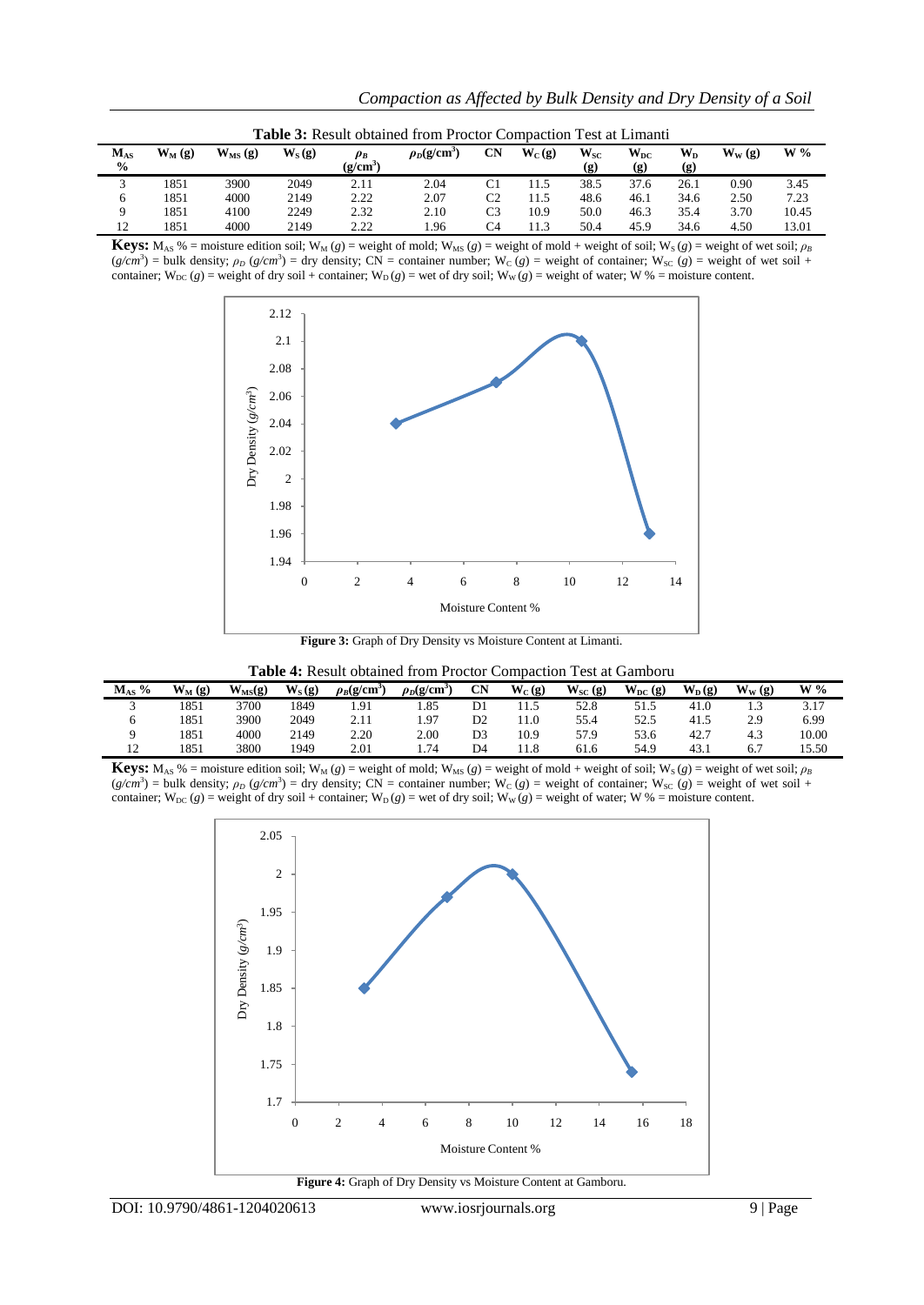| <b>Table 5:</b> Result obtained from Proctor Compaction Test at Shehuri North |           |             |          |                  |                  |                |          |                 |                                   |            |                                  |       |  |
|-------------------------------------------------------------------------------|-----------|-------------|----------|------------------|------------------|----------------|----------|-----------------|-----------------------------------|------------|----------------------------------|-------|--|
| $M_{AS}$ %                                                                    | $W_M$ (g) | $W_{MS}(g)$ | $W_S(g)$ | $\rho_B(g/cm^3)$ | $\rho_D(g/cm^3)$ | CN             | $W_C(g)$ | $W_{SC}$<br>(g) | $\mathbf{W}_{\mathbf{DC}}$<br>(g) | $W_{D}(q)$ | $\mathbf{W}_{\mathbf{W}}$<br>(g) | $W\%$ |  |
|                                                                               |           |             |          |                  |                  |                |          |                 |                                   |            |                                  |       |  |
|                                                                               | 1851      | 3850        | 1999     | 2.06             | .998             | E1             | 11.5     | 51.8            | 50.6                              | 39.1       | 1.20                             | 3.07  |  |
| 6                                                                             | 1851      | 3900        | 2049     | 2.11             | .991             | E2             | 10.7     | 55.2            | 52.7                              | 42.0       | 2.50                             | 5.95  |  |
| 9                                                                             | 1851      | 3900        | 2049     | 2.11             | .932             | E <sub>3</sub> | 11.2     | 67.5            | 62.8                              | 51.6       | 4.70                             | 9.11  |  |
| 12                                                                            | 1851      | 3800        | 1940     | 2.00             | .735             | F <sub>4</sub> | 10.9     | 68.8            | 60.7                              | 52.6       | 8.10                             | 15.30 |  |

**Keys:** M<sub>AS</sub> % = moisture edition soil; W<sub>M</sub> (*g*) = weight of mold; W<sub>MS</sub> (*g*) = weight of mold + weight of soil; W<sub>S</sub> (*g*) = weight of wet soil;  $\rho_B$  $(g/cm^3)$  = bulk density;  $\rho_D$  ( $g/cm^3$ ) = dry density; CN = container number; W<sub>C</sub> ( $g$ ) = weight of container; W<sub>SC</sub> ( $g$ ) = weight of wet soil + container;  $W_{DC}(g)$  = weight of dry soil + container;  $W_D(g)$  = wet of dry soil;  $W_W(g)$  = weight of water; W % = moisture content.



Figure 5: Graph of Dry Density vs Moisture Content at Shehuri North.

| Table 6: Result obtained from Proctor Compaction Test at Gwange |
|-----------------------------------------------------------------|
|-----------------------------------------------------------------|

| $M_{AS}$ %     | $W_M(g)$ | $W_{MS}(g)$ | $W_S(g)$ | $\rho_B(g/cm^3)$ | $\rho_D({\rm g/cm^2})$ | <b>CN</b>      | $W_C(g)$               | $W_{SC}(g)$ | $W_{DC}(g)$ | $W_{D}(g)$ | $W_W(g)$ | $W\%$ |
|----------------|----------|-------------|----------|------------------|------------------------|----------------|------------------------|-------------|-------------|------------|----------|-------|
|                | 1851     | 3800        | 1949     | 2.01             | . 94                   | F1             | 10.8                   | 62.5        | 60.7        | 49.9       | 1.8      | 3.60  |
|                | 1851     | 3900        | 2049     | 2.11             | 1.98                   | F <sub>2</sub> | 1 <sup>5</sup><br>11.J | 67.0        | 63.7        | 52.2       | 3.3      | 6.32  |
|                | 1851     | 4500        | 2649     | 2.73             | 2.49                   | F <sub>3</sub> | 10.6                   | 70.5        | 65.2        | 54.6       | 5.3      | 9.70  |
| $\overline{1}$ | 1851     | 3900        | 2049     | <u>.</u>         | 1.87                   | F <sub>4</sub> | 10.9                   | 76.9        | 69.4        | 58.5       | .        | 12.82 |

**Keys:** M<sub>AS</sub> % = moisture edition soil; W<sub>M</sub> (*g*) = weight of mold; W<sub>MS</sub> (*g*) = weight of mold + weight of soil; W<sub>S</sub> (*g*) = weight of wet soil;  $\rho_B$  $(g/cm^3)$  = bulk density;  $\rho_D$  ( $g/cm^3$ ) = dry density; CN = container number; W<sub>C</sub> ( $g$ ) = weight of container; W<sub>SC</sub> ( $g$ ) = weight of wet soil + container;  $W_{DC}(g)$  = weight of dry soil + container;  $W_D(g)$  = wei of dry soil;  $W_W(g)$  = weight of water; W % = moisture content.



**Figure 6:** Graph of Dry Density vs Moisture Content at Gwange Layin Tanki.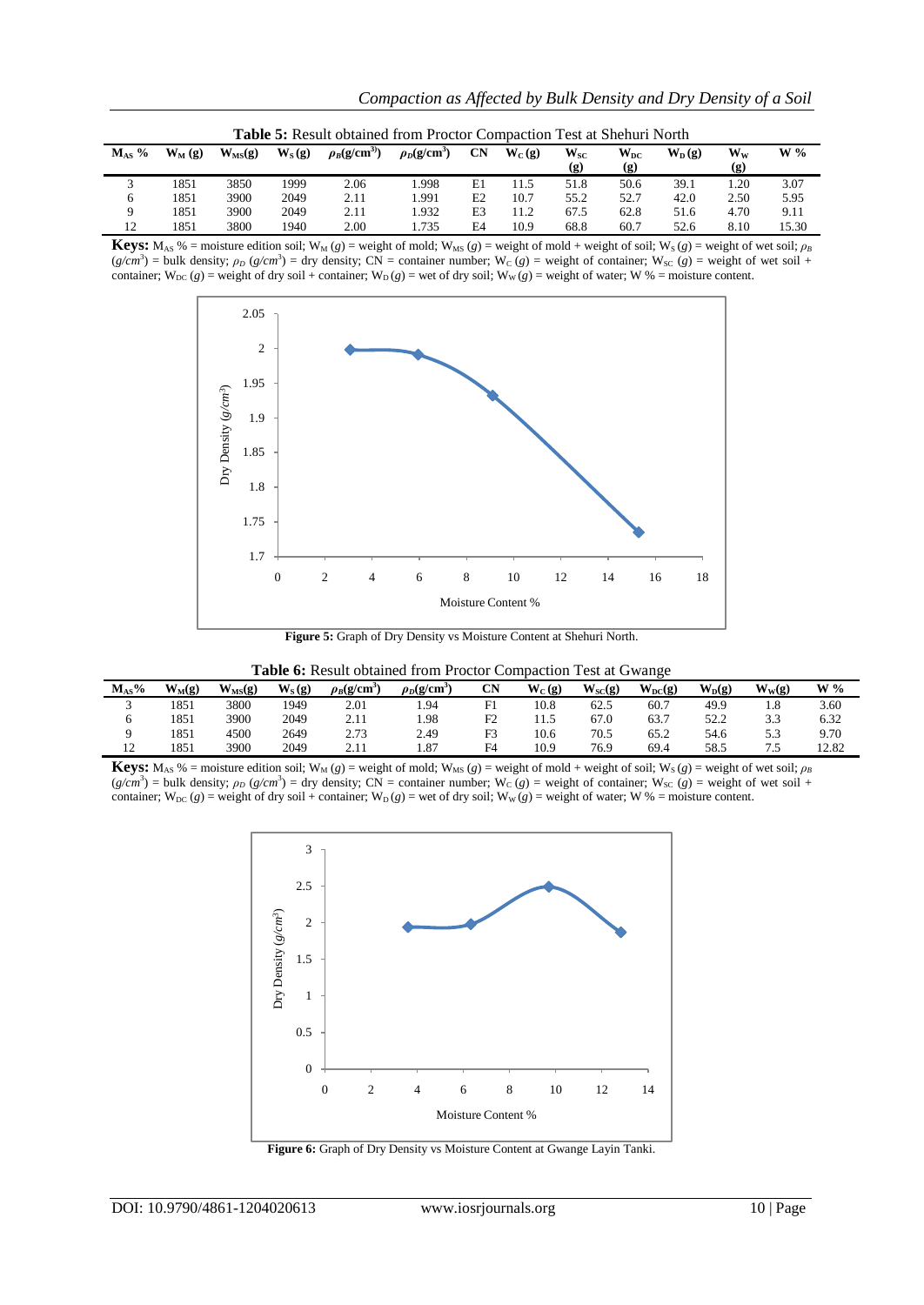| <b>Table 7:</b> Result obtained from Proctor Compaction Test at Bulabulin |          |             |          |                  |                  |           |          |             |             |            |          |       |  |
|---------------------------------------------------------------------------|----------|-------------|----------|------------------|------------------|-----------|----------|-------------|-------------|------------|----------|-------|--|
| $M_{AS}\%$                                                                | $W_M(g)$ | $W_{MS}(g)$ | $W_S(g)$ | $\rho_B(g/cm^3)$ | $\rho_D(g/cm^3)$ | <b>CN</b> | $W_C(g)$ | $W_{SC}(g)$ | $W_{DC}(g)$ | $W_{D}(g)$ | $W_w(g)$ | $W\%$ |  |
|                                                                           | 1851     | 3800        | 3750     | .96              | .911             | G1        | . 1.0    | 47.5        | 46.6        | 35.6       | 0.90     | 2.53  |  |
|                                                                           | 1851     | 3900        | 3780     | l.99             | l.890            | O2        | 11.0     | 45.9        | 44.1        | 33.1       | l.80     | 5.44  |  |
|                                                                           | 1851     | 4500        | 3850     | 2.06             | .890             | G3        | 11.3     | 53.6        | 50.3        | 39.0       | 3.30     | 8.46  |  |
| 12                                                                        | 1851     | 3900        | 3700     | 1.91             | .670             | G4        | 1.6      | 79.9        | 71.3        | 59.7       | 8.60     | 14.40 |  |

**Keys:**  $M_{AS}$ % = moisture edition soil;  $W_M$  (*g*) = weight of mold;  $W_{MS}$  (*g*) = weight of mold + weight of soil;  $W_S$  (*g*) = weight of wet soil;  $\rho_B$  $(g/cm<sup>3</sup>)$  = bulk density;  $\rho_D$  ( $g/cm<sup>3</sup>$ ) = dry density; CN = container number; W<sub>C</sub> ( $g$ ) = weight of container; W<sub>SC</sub> ( $g$ ) = weight of wet soil + container; W<sub>DC</sub> (*g*) = weight of dry soil + container; W<sub>D</sub>(*g*) = wet of dry soil; W<sub>W</sub>(*g*) = weight of water; W % = moisture content.



**Figure 7:** Graph of Dry Density vs Moisture Content at Bulabulin

| Table 8: Result obtained from Proctor Compaction Test at Polo Ground |  |  |  |
|----------------------------------------------------------------------|--|--|--|
|----------------------------------------------------------------------|--|--|--|

| $\rm M_{AS}$<br>$\frac{6}{6}$ | $W_M(g)$ | $W_{MS}$<br>(g) | $W_S(g)$ | $\rho_B$<br>g/cm <sup>3</sup> | $\rho_D(g/cm)$ | CN             | $W_C(g)$ | $W_{SC}(g)$ | $W_{DC}(g)$ | $W_D(g)$ | $W_W$<br>$\left( \mathbf{g} \right)$ | $W\%$ |  |
|-------------------------------|----------|-----------------|----------|-------------------------------|----------------|----------------|----------|-------------|-------------|----------|--------------------------------------|-------|--|
| $\sim$<br>ت                   | 1852     | 3500            | 1648     | 1.65                          | 1.62           | H1             | 11.4     | 61.6        | 60.6        | 49.2     | 1.00                                 | 2.03  |  |
| 6                             | 1852     | 3550            | 1698     | 1.70                          | 1.62           | H <sub>2</sub> | 11.4     | 69.9        | 67.2        | 55.8     | 2.70                                 | 4.84  |  |
|                               | 1852     | 3750            | 1899     | 1.91                          | 1.77           | H <sub>3</sub> | 10.8     | 67.3        | 63.2        | 52.4     | 4.10                                 | 7.82  |  |
| 12                            | 1852     | 3900            | 2048     | 2.06                          | 1.85           | H <sub>4</sub> | 11.1     | 71.1        | 64.9        | 53.8     | 6.20                                 | 11.52 |  |
| 15                            | 1852     | 3600            | 1748     | <sup>1.76</sup>               | 1.54           | H <sub>5</sub> | 12.2     | 93.6        | 83.6        | 71.4     | 10.0                                 | 14.01 |  |

**Keys:** M<sub>AS</sub> % = moisture edition soil; W<sub>M</sub> (*g*) = weight of mold; W<sub>MS</sub> (*g*) = weight of mold + weight of soil; W<sub>S</sub> (*g*) = weight of wet soil;  $\rho_B$  $(g/cm^3)$  = bulk density;  $\rho_D$  ( $g/cm^3$ ) = dry density; CN = container number; W<sub>C</sub> ( $g$ ) = weight of container; W<sub>SC</sub> ( $g$ ) = weight of wet soil + container;  $W_{DC}(g)$  = weight of dry soil + container;  $W_{D}(g)$  = wet of dry soil;  $W_{W}(g)$  = weight of water; W % = moisture content.

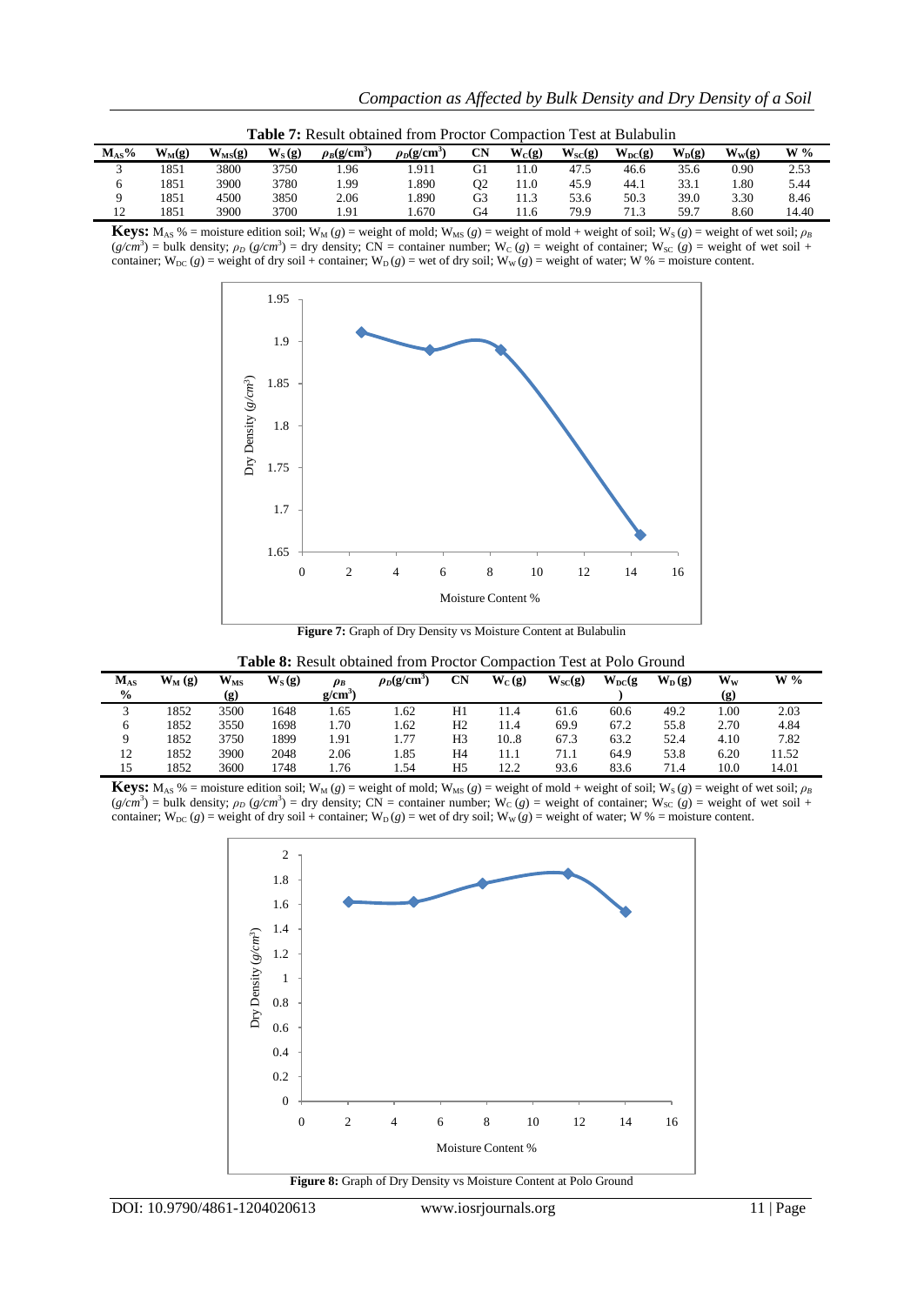| <b>Table 9:</b> Result obtained from Proctor Compaction Test at National Stadium |          |             |          |                  |                |    |          |             |             |            |          |       |
|----------------------------------------------------------------------------------|----------|-------------|----------|------------------|----------------|----|----------|-------------|-------------|------------|----------|-------|
| $M_{AS}\%$                                                                       | $W_M(g)$ | $W_{MS}(g)$ | $W_S(g)$ | $\rho_B(g/cm^3)$ | $\rho_D(g/cm)$ | CN | $W_C(g)$ | $W_{SC}(g)$ | $W_{DC}(g)$ | $W_{D}(q)$ | $W_W(g)$ | $W\%$ |
|                                                                                  | 1852     | 3700        | 1848     | l.86             | 1.80           |    | 11.5     | 43.5        | 42.5        | 31.0       | 1.00     | 3.20  |
|                                                                                  | 1852     | 3800        | 1948     | 1.96             | 1.87           |    | 10.8     | 56.1        | 54.1        | 43.3       | 2.00     | 4.62  |
|                                                                                  | 1852     | 3850        | 1998     | 2.01             | 1.81           |    | 11.3     | 71.4        | 65.4        | 54.1       | 6.00     | 11.1  |
| 12                                                                               | 1852     | 3830        | 1978     | . 99             | 1.72           | Ī4 | 12.9     | 75.4        | 66.9        | 54.0       | 8.50     | 15.71 |
| 15                                                                               | 1852     | 3750        | 1898     | .02              | 0.9            |    | 11.1     | 80.4        | 69.1        | 58.0       | 11.3     | 19.48 |

**Keys:** M<sub>AS</sub> % = moisture edition soil; W<sub>M</sub> (*g*) = weight of mold; W<sub>MS</sub> (*g*) = weight of mold + weight of soil; W<sub>S</sub> (*g*) = weight of wet soil;  $\rho_B$  $(g/cm^3)$  = bulk density;  $\rho_D$  ( $g/cm^3$ ) = dry density; CN = container number; W<sub>C</sub> ( $g$ ) = weight of container; W<sub>SC</sub> ( $g$ ) = weight of wet soil + container;  $W_{DC}(g)$  = weight of dry soil + container;  $W_D(g)$  = wet of dry soil;  $W_W(g)$  = weight of water; W % = moisture content.



Figure 9: Graph of Dry Density vs Moisture Content at National Stadium.

| $M_{AS}$<br>$\frac{6}{9}$ | $W_M(g)$ | $\mathbf{W_{MS}}$<br>(g) | $W_S(g)$ | $\rho_B$ (g/cm <sup>3</sup> | $\rho_D(g/cm^3)$ | <b>CN</b> | $W_C(g)$ | $W_{\rm SC}(g)$ | $W_{DC}(g)$ | $W_{D}(q)$ | $W_W(g)$ | $W\%$ |
|---------------------------|----------|--------------------------|----------|-----------------------------|------------------|-----------|----------|-----------------|-------------|------------|----------|-------|
| ⌒<br>◡                    | 1852     | 3500                     | 1648     | .65                         | 1.59             | 11        | 11.7     | 56.2            | 54.7        | 43.0       | 1.50     | 3.50  |
| 6                         | 1852     | 3650                     | 798      | 1.81                        | 1.67             | 12        | 10.9     | 66.8            | 62.4        | 51.5       | 4.40     | 8.50  |
|                           | 1852     | 3600                     | 748      | 1.76                        | . . 59           |           | 11.2     | 90.2            | 82.4        | 71.2       | 7.8      | 10.9  |
| 12                        | 1852     | 3850                     | 1998     | 2.00                        | 1.77             |           | 10.9     | 67.0            | 60.5        | 49.6       | 6.50     | 13.10 |
| 15                        | 1852     | 3851                     | 1999     | 2.01                        | 1.58             | I4        | 11.6     | 86.9            | 70.8        | 59.2       | 16.1     | 27.20 |

**Table 10:** Result obtained from Proctor Compaction Test at Teachers Village

**Keys:**  $M_{AS}$ % = moisture edition soil;  $W_M$  (*g*) = weight of mold;  $W_{MS}$  (*g*) = weight of mold + weight of soil;  $W_S$  (*g*) = weight of wet soil;  $\rho_B$  $(g/cm^3)$  = bulk density;  $\rho_D$  ( $g/cm^3$ ) = dry density; CN = container number; W<sub>C</sub> ( $g$ ) = weight of container; W<sub>SC</sub> ( $g$ ) = weight of wet soil + container; W<sub>DC</sub> (*g*) = weight of dry soil + container; W<sub>D</sub>(*g*) = wet of dry soil; W<sub>W</sub>(*g*) = weight of water; W % = moisture content.



Figure 10: Graph of Dry Density vs Moisture Content at Teachers Village.